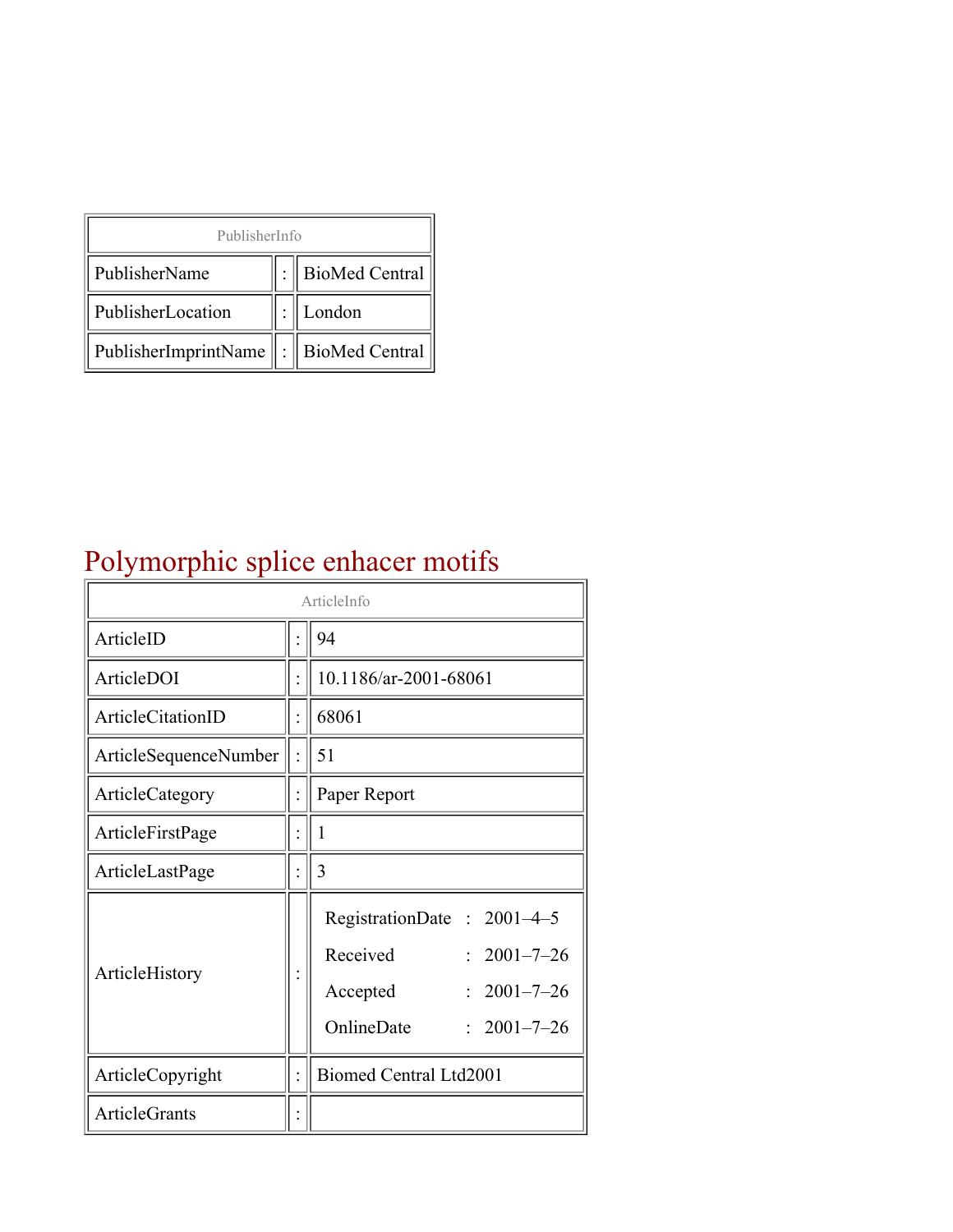ArticleContext : 130753311

#### Gerry Wilson, Affl

Aff1 University of Sheffield, UK

### Keywords

Exon skipping splice enhancers, polymorphism, splice enhancers

### Context

Exonic polymorphisms may have several consequences: they may be biologically silent or lead to missense or nonsense codons. A nonsense mutation consisting of a guanine to thymine transition at position 6 (G6T) of exon 18 of the *BRCA1* gene is associated with skipping of exon 18 *in vivo*. Potential mechanisms explaining the link between nonsense mutations and RNA processing alterations (nonsense mediated mRNA decay) include a nuclear nonsense codon recognition mechanism. Exonic splice enhancers (ESEs) have been identified that are recognised by serine/arginine-rich (SR) proteins, each of which recognises a distinct but degenerate motif. The authors of this paper have developed a mathematical scoring matrix which predicts the likelihood of interaction between SR proteins and ESEs. Using an SR protein binding matrix, it was predicted that the polymorphism would affect binding of the SF2/ASF protein. The aim of this study was to determine if polymorphisms within ESE motifs result in exon skipping.

## Significant findings

The presence of the G6T mutation in exon 18 of a *BRCA1* minigene consisting of exons 17, 18 and 19 with short intervening intronic segments led to skipping of exon 18 in the mature transcript. The SR binding motif scores, rather than the type of polymorphism (missense or nonsense), predicted the likelihood of exon skipping. Examination of a database of 50 single-base substitutions which lead to exon skipping in vivo showed that more than half reduced or eliminated at least one high-scoring SR protein binding motif in the mutant allele. This was observed for nonsense, missense and silent mutations.